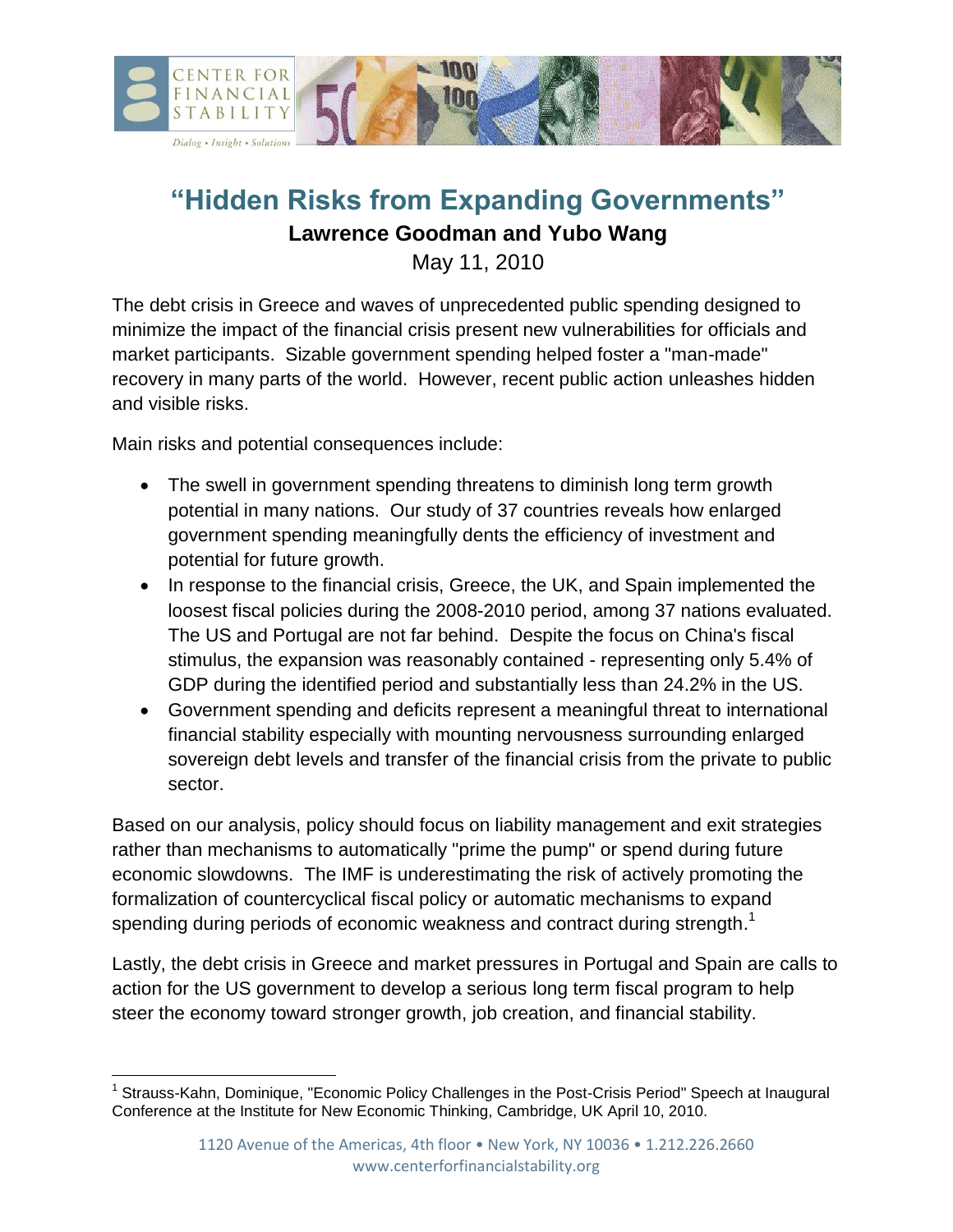

### **Hidden Risks from Government Spending – Inefficiency and Slower Growth**

The role of governments throughout the world has increased as one of the byproducts of the recent "man-made" economic recovery following the financial crisis. Fiscal and monetary policy is powerful. However, less efficient investment and slower growth represent the hidden risks or the unintended consequences of the dramatic expansion of economic stimulus from the public sector.

We find that an increase in government spending meaningfully dents the quality of future economic growth. We reach this conclusion via our study of a broad crosssection of 37 advanced and emerging economies over a 15-year period between 1993 and 2007. This analysis window avoids the influence of the recent financial crisis, but is long enough to retain statistical power. We assign additional weight to data between 2004 and 2007 in order to capture more recent trends. Conclusions remain the same with an un-weighted sample over the 15-year period, although the statistical relationship is marginally less robust.





Source: Datastream, IMF and Center for Financial Stability, Inc.

Quite simply, higher government spending limits the efficiency of investment in an economy as well as its potential growth. Figure 1 reveals a positive relationship between government spending and the Incremental Capital Output Ratio (ICOR) -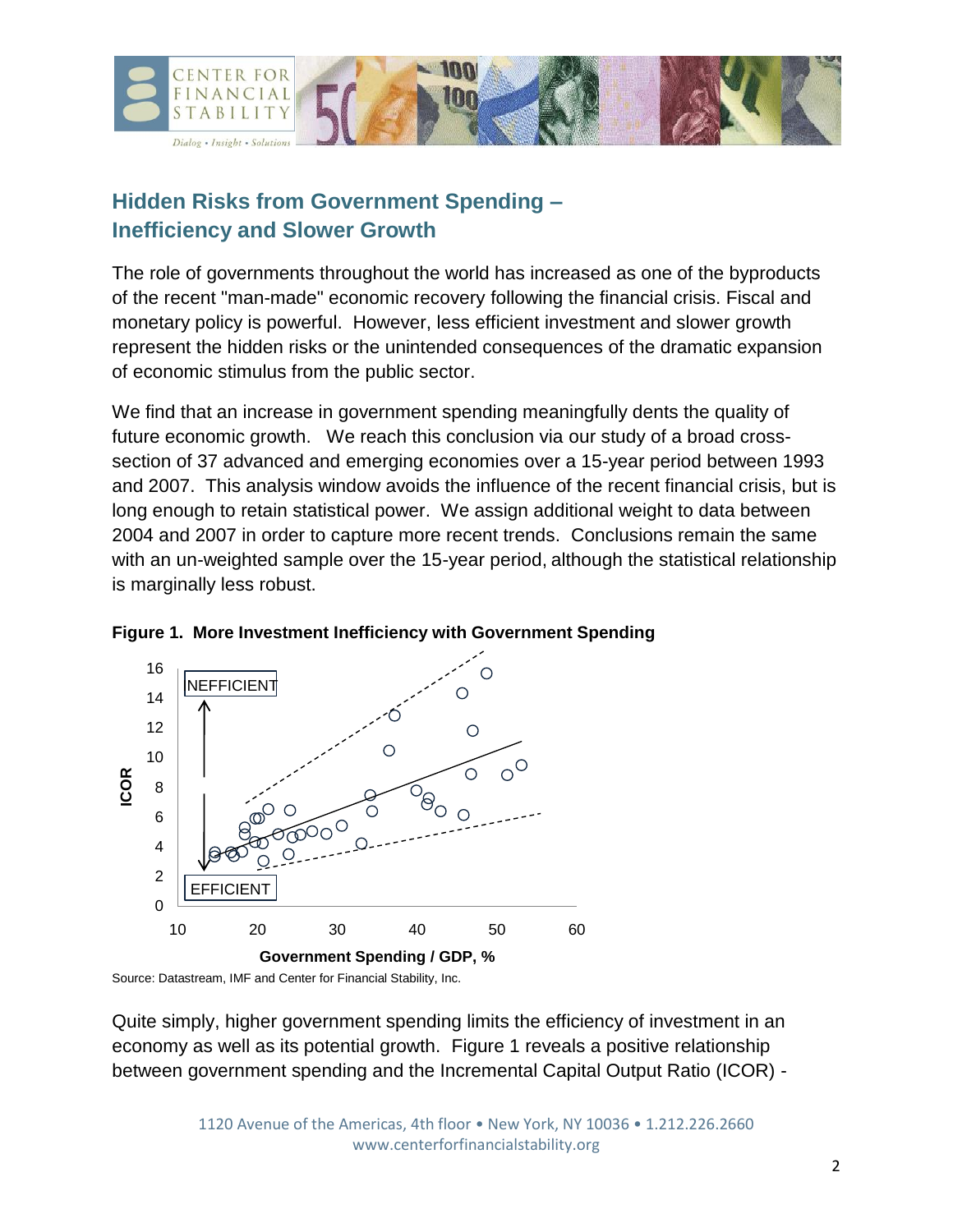

defined as the GDP share of investment divided by real GDP growth.

The ICOR is an important measure of investment efficiency<sup>2</sup>, where a high value signals an **inefficient** economy. Conversely, a low ICOR represents a country that is much more **efficient** in translating investment dollars into economic growth. At the extreme, a nation with one large unproductive "white elephant" investment project leads to very limited growth. At the other end of the spectrum, a country with one investment in a dynamic and expanding sector will create jobs and growth.

The ICOR is defined as the GDP share of investment divided by real GDP growth. Intuitively, it is the investment - measured in percentage points of GDP - required to generate one percent of real economic growth.

Results from evaluation of the relationship between efficiency - as measured by ICOR and government spending reveal:

- A general tendency for greater government spending to be associated with higher ICOR values or less efficient investment and growth capacity, as demonstrated by the positively sloped linear regression line in Figure 1.
- High levels of government spending not only thwart investment efficiency, but also introduce greater uncertainty with respect to the deterioration of investment efficiency. In other words, higher government spending also generates more variability and uncertainty in the relationship between the public sector and real economy. This is evident by noting that the range or variance of ICOR values widens in tandem with a rise in government spending. The expanding cone in Figure 1 illustrates this dynamic.

#### **The Plot Thickens – Big Spenders Rapidly Become Less Efficient**

As governments spend more, the efficiency of the economy deteriorates at a more rapid rate. In other words, investment inefficiency tends to increase at an increasing rate with respect to government spending. Statistically the relationship between government spending and investment efficiency is exponential (see Figure 2).

 2 Incremental Capital-Output Ratio (ICOR), Statistical Manual, The World Bank, 2010.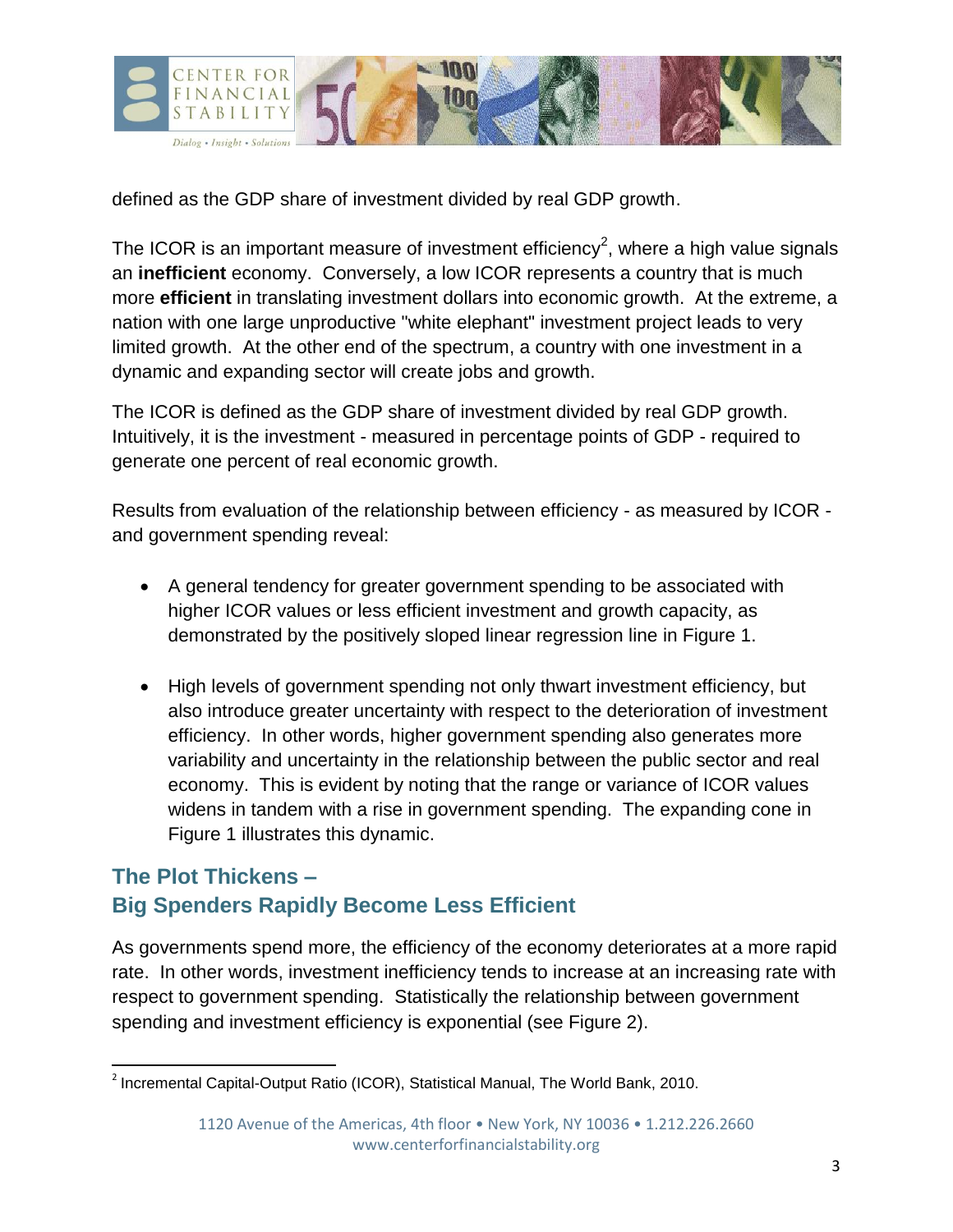

In addition to a relationship where countries with higher government spending become less efficient by moving from the left to the right in Figure 2, those countries below the trend line enjoy more investment efficiency than those nations situated above the trend line at least for a given level of government spending as a percentage of GDP. So, countries with a set level of government spending may be more or less efficient relative to peers.



#### **Figure 2. Exponential Hidden Cost of Government Spending**

Source: Datastream, IMF and Center for Financial Stability, Inc.

Transition economies or those marked by substantial structural change during the time horizon studied demonstrate relatively more productivity or tend to fall below the center line in Figure 2. The Czech Republic, Hungary, and Greece tend to fall below the middle line, whereas Italy, Portugal, and Spain are in the middle toward the upper end for similar government spending levels relative to GDP.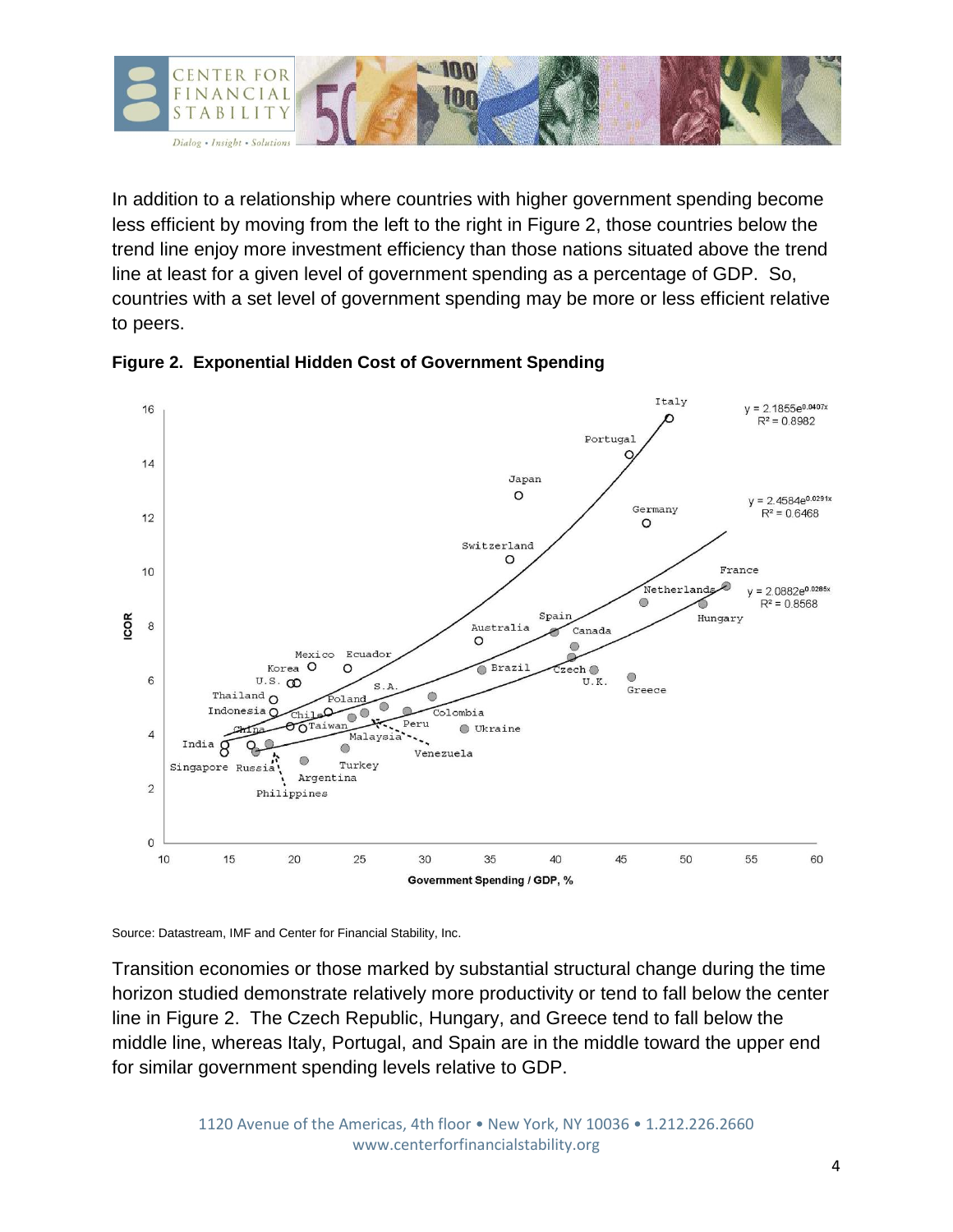

In other words, some high spending nations such as Greece, the Czech Republic, and Hungary are relatively more efficient than counterparts such as Italy and Portugal. The differentiation is likely a function of the timing and uneven benefits associated with the entrance into the European Monetary Union. For example, a reduced cost of credit represented one of the more powerful benefits to various European nations coincident with moves toward monetary union. $3$  The fall in the cost of credit helped promote the efficiency of investment through lower servicing costs and an uneven boost to select countries. For example, the yield on German 10-year government bonds fell by 464 basis points between September 1992 and September 2005 (the pre-Financial Crisis low). Italian and Portuguese bonds also benefited with a respective 1,082 and 990 basis point slide in yields. However, Greece was the clear beneficiary of integration with a stunning 2,020 basis point drop in the yield on 10-year bonds.

This process will now likely work in reverse, as the benefits from integration shift to the perils of economic and market constraints.

The observation of countries with more efficient investment profiles and those with less efficient investment profiles is also supported statistically. For example, the shaded and non-shaded dots in Figure 2 represent an even partition of our sample according to the slope of each dot. Intuitively, the shaded dots represent countries with relatively more efficient investment profiles at given levels of GDP share of government spending within our sample. The more efficient and less efficient clustering of countries tend to follow separate exponential trajectories (Figure 2). This bifurcation is statistically notable with an improvement in the goodness of fit from 0.65 to above 0.85 once we recognize these two separate exponentially sloped trajectories.

## **"Fiscal Space" - A Useful Metric to Evaluate Stimulus**

Recently, the IMF released a paper with the title "Rethinking Macroeconomic Policy".<sup>4</sup> Although there is much to contemplate in the paper, the authorities promote the concept of nations having "fiscal space". The concept is quite simply the capacity to expand public spending efforts - if needed. So, a country with "fiscal space" would have low

\_\_\_\_\_\_\_\_\_\_\_\_\_\_\_\_\_\_\_\_\_\_\_\_\_\_\_\_\_\_\_\_\_\_<br><sup>3</sup> Jappelli, Tullio and Marco Pagano "Financial market integration under EMU" European Commission -Economic Papers 312, March 2008.

<sup>&</sup>lt;sup>4</sup> Blanchard, Olivier, Giovanni Dell'Ariccia, and Paolo Mauro "Rethinking Macroeconomic Policy" -International Monetary Fund Research Department, February 12, 2010.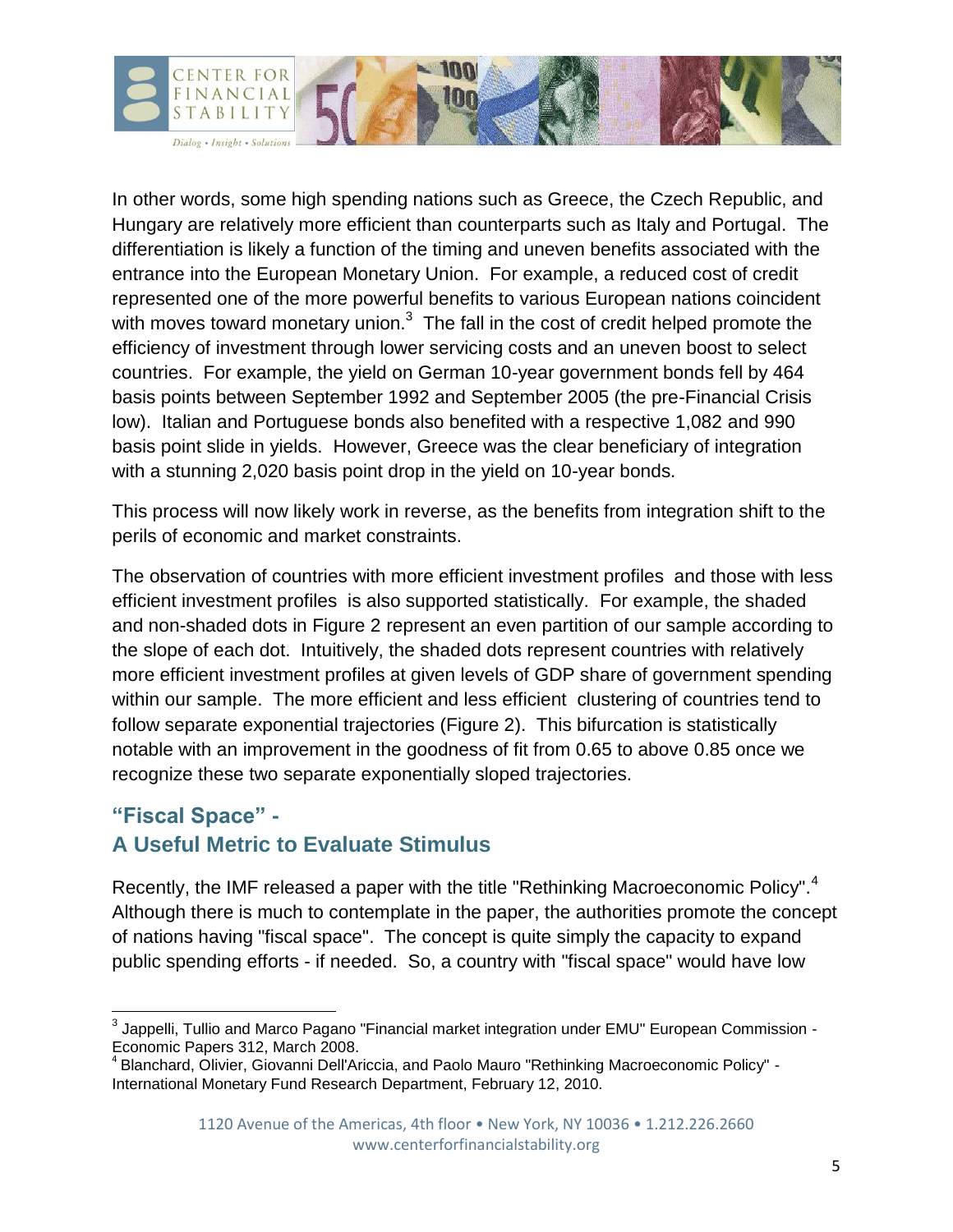

public debt and limited unfunded liabilities. This concept is helpful in evaluating recent record stimulus packages around the world.





In Figure 3, we create a measure of "fiscal space" by cumulating fiscal deficits between 1995 and 2007. In the absence of high quality public debt data across a wide spectrum of nations, this approach typically serves as a proxy for the stock of public liabilities. In this case, Chile, Singapore, Korea, Russia, and Australia represent nations with a strong "fiscal space" or capacity to spend in the event of economic weakness. Conversely, Japan, Turkey, Greece, India, and Brazil represent weak nations by the same measure.

The idea of fiscal space and the pecking order identified in Figure 3 are helpful in evaluating recent stimulus packages. For example, Greece, the UK, Spain, the US, and Portugal were the countries that engaged in the largest stimulus coincident with the financial crisis or between 2008 and 2010 of 30.3%, 29.8%, 27.1%, 24.2%, and 20.6%, respectively. Of these nations, Greece and Portugal maintain the weakest capacity to expand government spending and are experiencing profound pressure in financial markets as a consequence. The UK, Spain, and the US are neither strong nor weak, so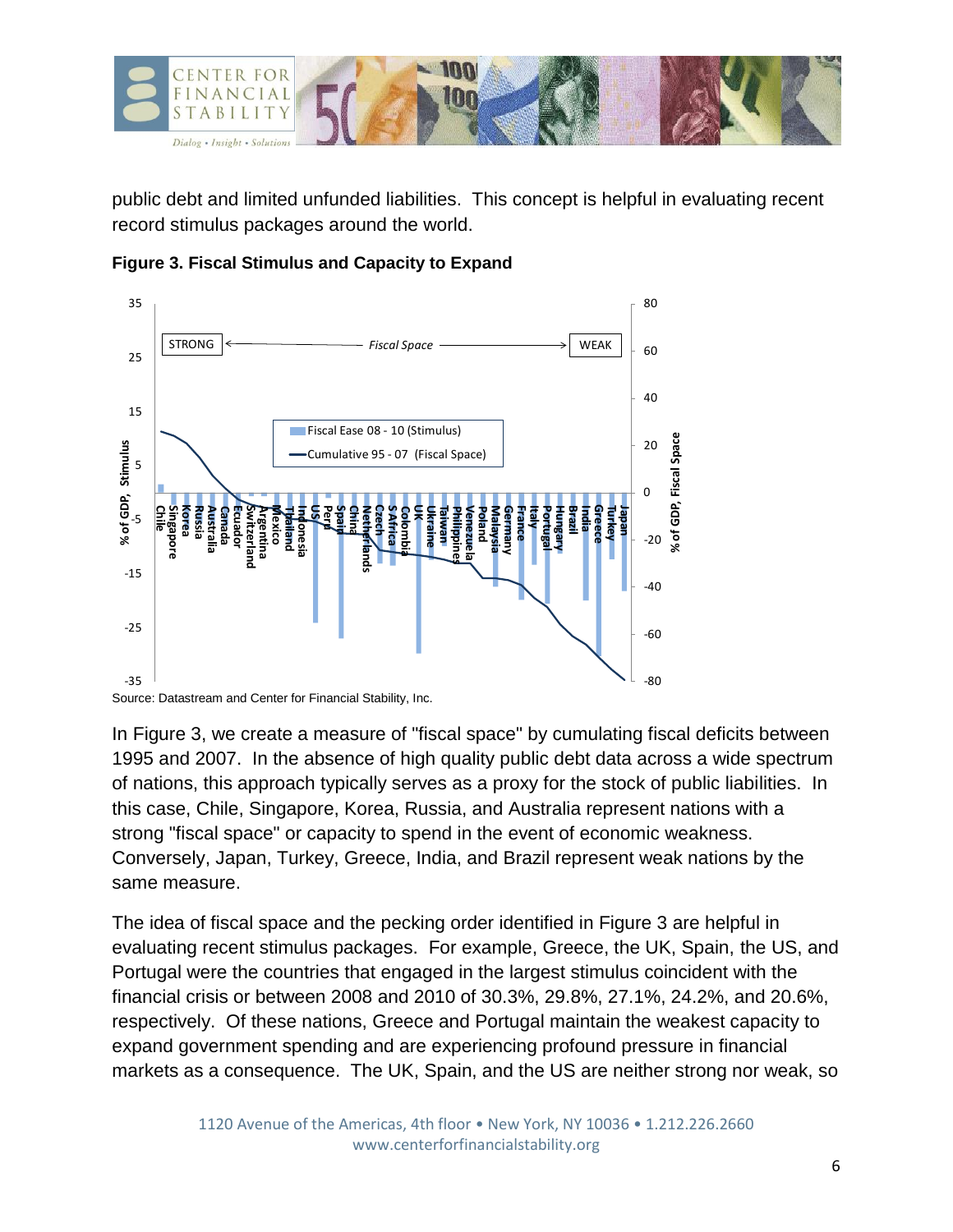

they are certainly vulnerable to market contagion depending on the origin of the shock. In other words, the Southern European shock is more likely to impact Spain than the US.

Past episodes of contagion dating back to the Asia Crisis, where Korea and Indonesia experienced market and economic discomfort in the aftermath weakness in the Thai baht, are also consistent with the implications of this framework.

Despite the focus on China's fiscal stimulus efforts, the expansion was reasonably contained - representing only 5.4% of GDP during the identified period or substantially less than 24.2% in the US.

#### **Future Policy Risks for the IMF and the US**

As noted earlier, the IMF is actively promoting "countercyclical" fiscal policy. In other words, the authorities are contemplating the promotion of creating more automatic mechanisms to expand government public spending during periods of economic weakness and halt public stimulus when economies are strong.

A detailed discussion of countercyclical policy is beyond the scope of this paper. Nonetheless, a few clear points surface.

First, the IMF should be extremely careful in too actively promoting this policy, which could readily have the unintended consequences of leading to a further expansion of public spending, deficits, and debts. Governments are typically swift to implement easier rather than more politically costly policies. The risk is high that governments around the world after receiving the sign of approval from the IMF to generate countercyclical policies will successfully implement automatic expansionary policies, yet fall short in designing counterbalancing policies designed to adhere to fiscal stability.

Second, higher public spending clearly has an unhealthy impact on the efficiency of investment and long term growth potential. This is a trap the IMF will want to avoid.

Lastly, the US government must take a longer perspective on recent fiscal stimulus to help return the economy to a higher long term potential growth rate as well as avoid potential future pressures similar to Southern Europe.